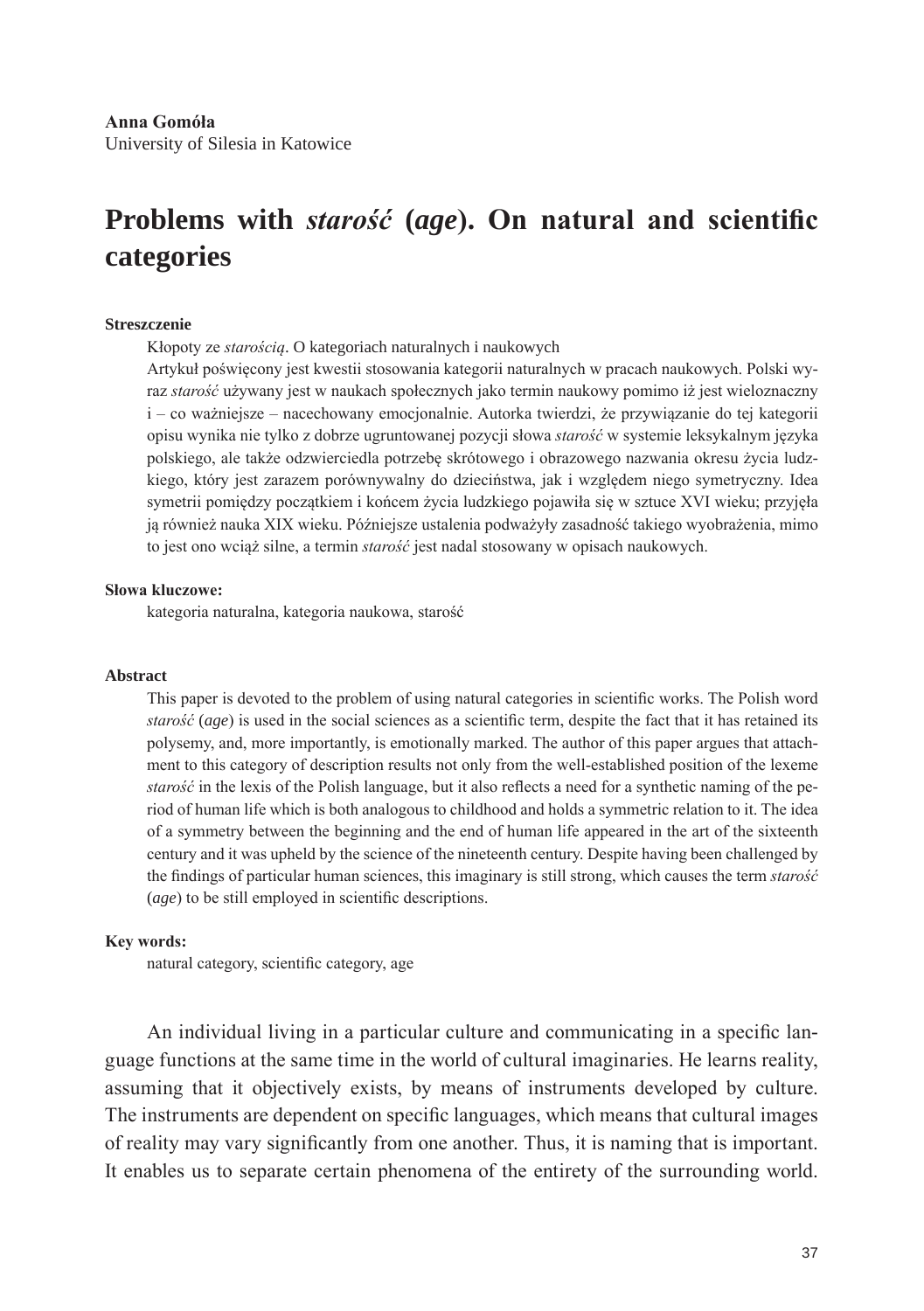Common, or colloquial acts of naming do not need to be strict. It is enough that they quickly and effectively elicit specific meanings.

Natural languages are the basis for communication in everyday life and in learning. Accordingly, in European culture, the following appropriate categorization models are distinguished: pre-scientific, or in other words natural (which appears both in a general language and in local dialects) and scientific (captured in terminologies). A natural category arises by distinguishing a certain phenomenon from reality, which can then be considered as a model used for recognizing other phenomena. Phenomena are assigned to the same category on the basis of their similarity to a selected pattern. Scientific categories are slightly different in this respect, though. They are established by defining a set of essential characteristics, which are attributed to a particular phenomenon (Maćkiewicz 1988).

In modern scientific descriptions, the lexeme *starość* occurs very often. Accordingly, research conducted in particular disciplines show that the issue of old age is popular and seems to be extensively analyzed. The lexeme *starość* is sometimes used as a scientific category, so it is often considered as a term. However, I think its status is not obvious. The noun *starość* is derived from the adjective *stary* and has long been used in Polish. It has existed in daily language, so it is believed to have an obvious meaning and is appreciated for its economical imagery and vividness. Old age as a category of description combines the aspects of age, health condition, appearance, family and professional situation. Similarly, the comprehensible noun *starzenie się* (*ageing*) depicts the very process, but is still difficult to define. However, it can be argued that it points to the relation between "biological" and "chronological" age (Kirkwood 1999, p. 23).

Researchers are keenly aware of problems resulting from moving natural categories to scientific terminology resources. Natural categories, which are intracultural, or emic (as opposed to etic categories), are important for the studies of a specific culture which uses a particular language, because they let researchers access local ways of perceiving and describing the world (Pike 1954, Harris 1976, Kottak 2006, p. 29). However, if a researcher attempts to describe universal phenomena, or at least those beyond the framework of specific cultures, he needs to free himself from culturally imposed imaginaries — as Émile Durkheim would recommend. Durkheim believed that these *idola* (*notiones vulgares* or *praenotiones*) are dangerous especially in sociology because they create beliefs in things that are mistakenly taken for the things themselves (Durkheim 1895, p 23).

In the reception of scientific descriptions, it is difficult to avoid suggestive imaginaries if scientific terms are formed on the basis of colloquial vocabulary. Kamilla Termińska claims that (Termińska 2009) "When granting the rank of a scientific term to a colloquial word, it is generally its common meaning that is used. The term deprives itself of the polysemy of the word by sharpening some semantic nuance and introducing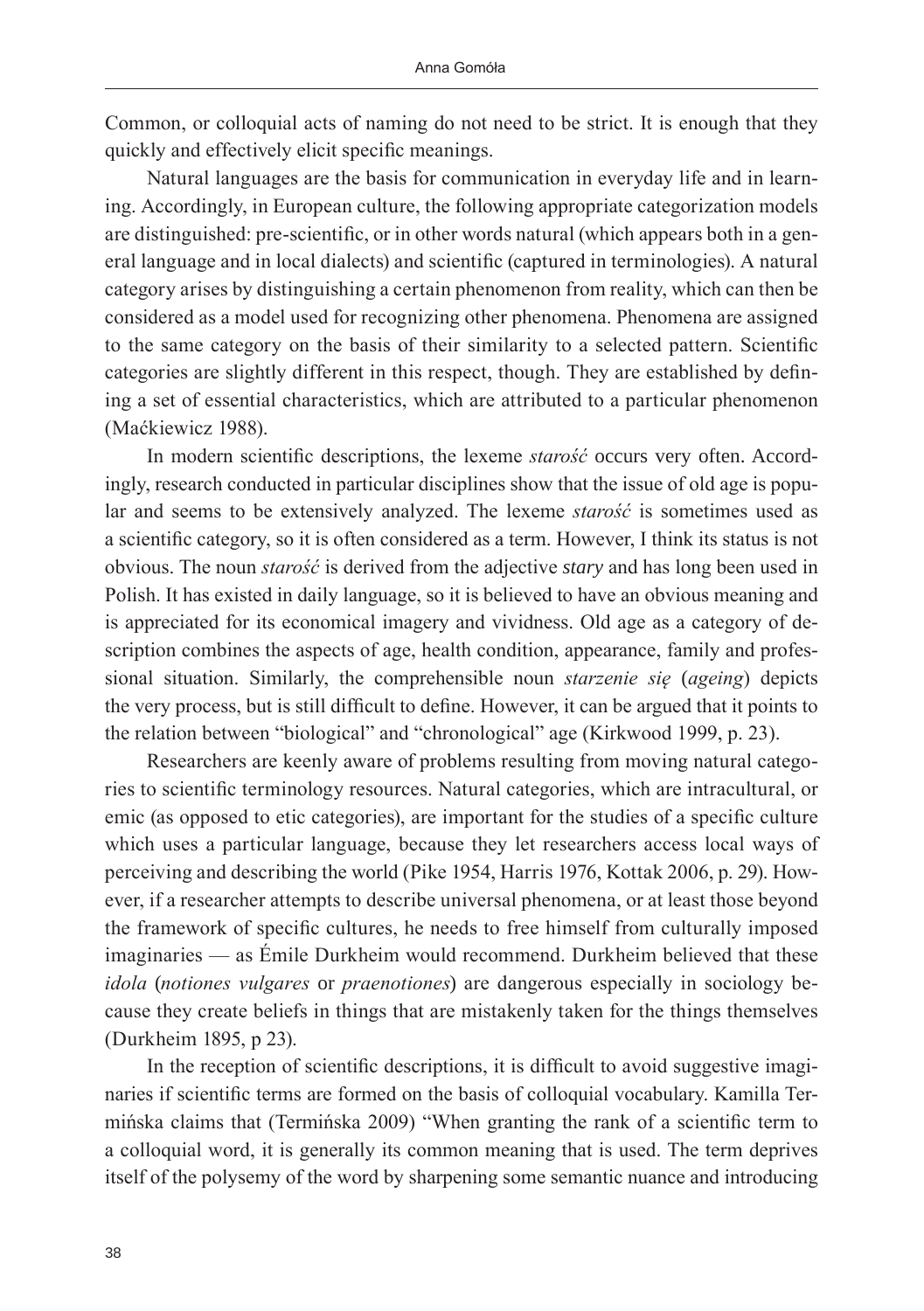others. Pulling the word out of its linguistic environment gives it unambiguity. It does so by defining contexts, that is, entangling it in a theoretic network of syntactic and semantic links different than that of the language of daily communication" (p. 235). It is easy to agree with this opinion, but in the case of words that are strongly emotionally marked it is not always possible. Therefore, it is not the only way to coin terms. Sometimes they are created in an arbitrary manner — symbols, digits or Latin as a "scholarly language" are used; such actions cause the newly coined terms to have a value of universality<sup>1</sup>. One scholar who was aware of it was Rudolf Otto (Otto 1917), when he used the term *das Numinose* (instead of 'deity' or 'god') in the book entitled *Das Heilige*. The choice of this term allowed readers to avoid deep-rooted imaginaries that might have occurred if the term had been derived from the vocabulary of the German language.

Terms which are derived from the vocabulary of a particular language are not only loaded with contemporary meanings, but also entangled in former meanings. Reaching for the etymology of a word facilitates the reconstruction of its former meanings and their processes of change. According to *Słownik etymologiczny języka polskiego* (Boryś 2005), the Polish word *starość* is derived from the Proto-Slavic \**starъ* meaning 'stary'. This, in turn, is related to the Proto-Indo-European \**stā-ro-*, the original meaning of which was 'strong, powerful, robust, steady, stable'. Over time, a new meaning was attributed to the adjective *stary*: 'not young, of advanced age'. The lexeme *stary* took the place of the adjective \**vetъchъ* (meaning 'old') inherited from Proto-Indo-European, the traces of which can now be found in the adjective *wiotki*, or 'flaccid, flabby, lacking firmness, thin, slim' (p. 575–576, 702). Aleksandra Niewiara, in analyzing the current reading and etymology of the adjective *stary,* pointed out that it has several meanings in Polish. *Stary* means both 'being many years, old', 'of a long life', 'bygone', 'used, damaged', 'obsolete', 'stale', 'bad', not fresh', but also 'experienced', 'having a higher social standing' or 'having a higher rank'. It is therefore not unequivocal, and — more importantly — it hides both negative and positive connotations (Niewiara 1995). The etymology and the range of contemporary meanings of a natural category (especially one used as a term) cause it to become untranslatable into the terminological system rooted in another natural language. The Polish word *starość* is not synonymous with the English *age.* They differ from each other not only in contemporary meanings, but also in their etymology. *Age* refers primarily to time — etymologically, it means 'space of time, eternity' (Klein 1971), and is derived from the Proto-Indo-European \**aiw*- 'vital force, life, long life, eternity'2 .

<sup>1</sup> Professor Kamilla Termińska delivered a lecture on this topic at the anthropological and linguistic seminar organized by the Department of General Linguistics and the Theory and History of Culture at the University of Silesia in March 2008.

<sup>&</sup>lt;sup>2</sup> *Online Etymology Dictionary*; [http://www.etymonline.com/index.php?allowed\\_in\\_frame=0&search=ag](http://www.etymonline.com/index.php?allowed_in_frame=0&search=age&searchmode=none) [e&searchmode=non](http://www.etymonline.com/index.php?allowed_in_frame=0&search=age&searchmode=none)e It is Aleksandra Niewiara who writes about Proto-Indo-European roots, which convey the meaning 'old, former, bygone' (Niewiara 2000). Anna Z. Zmorzanka, in turn, elaborates on the Greek lexis concerning old age (including the roots it is formed on), (Zmorzanka 2011), while Małgorzata Rygielska deals with the image of old age in French (Rygielska 2013).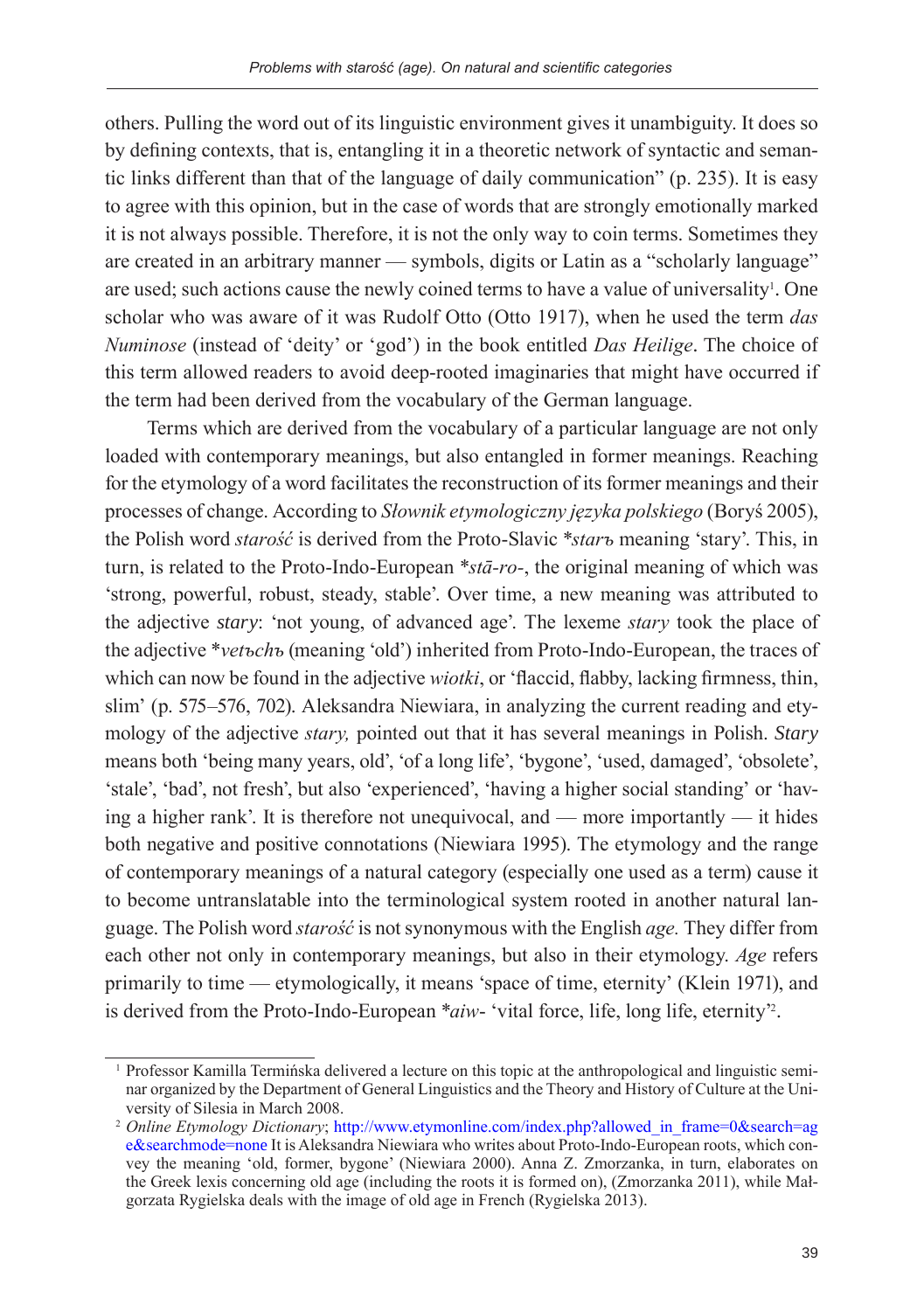Durkheim's warning is still relevant, even for research where the category *age* is used with the conviction that it is transparent – as happens, for example, in works devoted to demography and social policy. In such works, one of the main tasks is a striving to pinpoint the threshold of old age. In order to achieve the task, findings from disciplines such as biology and physiology are referred to. However, they do not offer clearcut solutions. It is assumed (Rosset 1967) that "whatever the answer, it must be concrete. Practically, a certain conventional limit is set, which is required to be correct from the logical point of view and suitable for comparisons on an international scale" (p. 14). In the same work, it is pointed out that old age has several meanings, e.g. it means a stage of life and denotes the aging process of a population (pp.  $11-13$ ). The same researcher notes that it had been suggested that the threshold of old age should be set at sixty or sixty-five years (which was related to the retirement age). Yet, he makes a reservation that "In our opinion, the working age or the retirement age should not be identified with old age. The former is primarily an economic category. The latter is mostly a biological one" (p. 16). These considerations suggest a typical tension between what is universal and contextual, i.e. a reference to studies conducted by biologists and physiologists is supposed to show that the lexeme *starość* (*age*) is a universal category (etic one). It denotes a supra-local phenomenon. Yet, at the same time a solution was adopted that was based on a social usage characteristic of only a part of the world. Up to the present moment, this arbitrary solution has been used – older people are those who are 60 or older (see e.g. Kalache 2005) or people over 65 years of age (see e.g. Puchalska 1986). In some studies, no specific 'thresholds' are provided. However, data presented in descriptions or tables refer to an age of 60 or 65 years (cf. Peace 2008).

If natural categories are used in scientific publications, allowances must be made for the fact that the lexeme considered as a scientific term (burdened with a specific etymology, history of development and additional contexts) will generate an imaginary confusion. A scientific term should have a strict meaning and neutral character. It seems that the first prerequisite is relatively easy to fulfill, i.e. it is enough to create a proper definition. In the case of old age, it is virtually impossible because it is a multi-faceted phenomenon (Szatur-Jaworska 2000): "The stage of old age is the final stage in human life – starting with the achievement of the conventionally determined »threshold of old age«. It is a dynamic and synergistic relationship of biological and psychological processes, and changes in the sphere of an individual's social activity" (pp. 33–34). The excerpt above highlights researchers' surprising inconsistency in their approach to the phenomenon: if one can talk about the mutual influence of biological and psychological processes, it cannot be accepted that they are associated with the conventionally and in fact arbitrarily adopted threshold of old age. Between biological and psychological factors, there is a network of non-obvious relations: being retired is primarily dependent on the number of years an individual has lived and/or worked, rather than the biological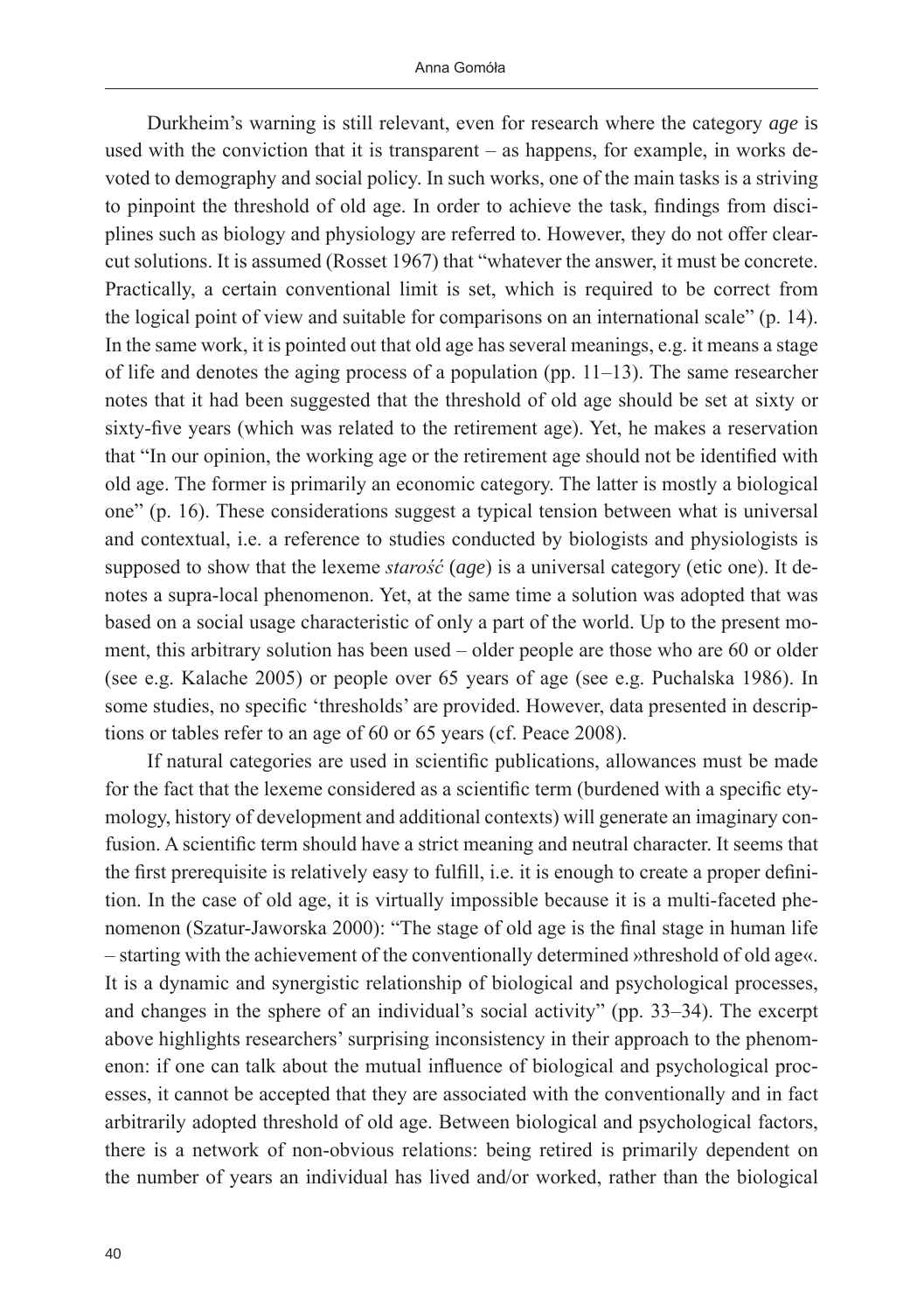condition of his body; being a grandfather or grandmother (also roles that old age is attributed to) are not directly associated with age. Still, it is normally people of advanced age that tend to be grandparents. In the light of these considerations, it is worth quoting Szatur-Jaworska's observation: "With the extension of the average life span in developed societies, demographers introduce new – higher – thresholds of old age, tacitly assuming that in a longer lifetime the stage of late maturity is extended, and thus old age shifts to a later age" (p. 35). So, one cannot help but wonder at the fact that Szatur-Jaworska deems it necessary to determine thresholds of old age because she claims they provide solid frameworks for analysis and a clarity of terminology (p. 37).

The distinguishing of old age as a phase of life is caused by a linguistic habit, so it is difficult to operationalize. Furthermore, it is difficult to turn it into a scientific term because, in order to do so, it is necessary to pinpoint the characteristics of the phenomenon of aging and identify the binding relationships between the positions of this catalogue. We know that what is commonly called old age is related (or may be related) to number of years lived, (health) condition, a sense of being old and social roles performed. However, we are not able to indicate direct and clear-cut relationships between these elements.

In natural languages, meanings are created in the process of long-lasting accumulations. In the sciences, in turn, terms employed for descriptions should refer to specifically defined ideas. Such terms ought to be conventional, systemic and unambiguous; i.e. determined by strict definitions. They should be neither emotionally nor evaluatively marked, and – most importantly for our considerations – they should be used in specific situations with respect to specific objects (Kornacka 2002). The pre-scientific category *starość* (*age*) does not meet these conditions.

In the passage cited above, Szatur-Jaworska used the noun *phase* with respect to old age. The term phase means a stage or state in the development of a phenomenon. In world cultures, there is a conviction that human life is divided into stages, which does not mean that for defining the stages one model can be presented. Attempts to determine phases and stages of human life have been made in European philosophical thought since ancient times by Solon, Pythagoras (who also referred to the dynamic idea of growth with respect to youth, and contraction/shrinking with respect to old age), and Plato (Zmorzanka 2011, Jurkiewicz 2011). The Fathers of the Church also believed in the possibilities of indicating phases in human life and they would often refer to the thoughts of ancient wise men (Naumowicz 2011). Life stages were compared to the seasons or periods of the world's existence. This motif also appears in art. Consider the best known examples, *Die drei Lebensalter des Weibes und der Tod* (1510) and *Die Lebensalter und der Tod* (1543) by Hans Baldung Grien. Baldung's paintings present female figures of different ages – the figures' ages are revealed in their nudity. Baldung stresses biological transience and evanescence – change entails the inevitable destruction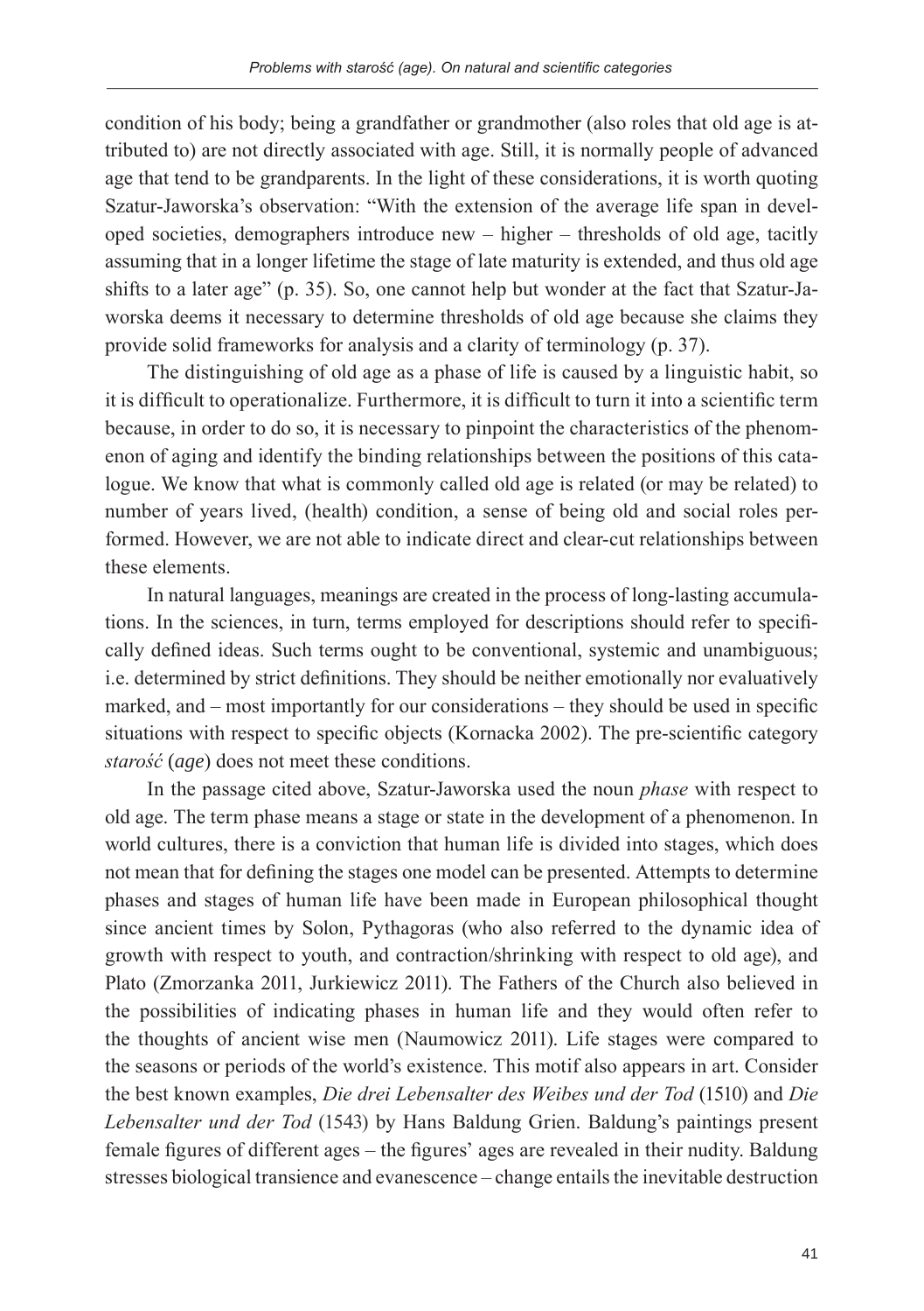of the body. At the same time, yet another representational model appeared. It was popular until the mid-twentieth century and is known as the stairway of life (Hazelzet 1994). The earliest works of this type include Jörg Breu the Younger's *Die neun Lebensalter des Mannes* and *Die neun Lebensalter des Mannes* by Cornelis Anthonisz – both works date from 1540 (Lucke 2008). Such works did not shock one with a view of senile bodies, they did not highlight decay and decline, but still they did not conceal it. In fact, they built a rather calm picture of ascending and descending steps. The earliest representations of the stairway of life showed men, while those created later on depicted women or couples. The stairway of life presented human fate in a symmetrical manner – one step was assigned to every ten years. The prime of life – according to the authors of the works – was forty or fifty years. Interestingly, representations of animals or sometimes nursery rhymes and proverbs were also attributed to particular stages. Douve Draaisma, while analyzing an anonymous representation of this type created circa 1680, noted that the time of descending the stairs (as opposed to the time of ascending) was devoid of joy, hidden in the shadow, gray and monotonous (Draaisma 2013, pp. 8–11). The work analyzed by him did indeed have such an undertone, which does not mean that other variants of the stairway of life were equally depressing. In my opinion, unlike Baldung's paintings which exposed physiology, representations of the stairway of life would rather stress – by means of attire, objects, props and gestures – an individual's place in a group, thus showing roles assigned to people of a certain age.

Stephen Jay Gould claimed that our perception of phenomena is considerably influenced by dominant cultural patterns. The researcher believed that visual metaphors created for the use of science are close to the social beliefs of a particular time. In other words, imagination suggests some familiar forms that people fill in with content, thus constructing ideas about the world. The ancient Pythagorean image of growth (attributable to youth) and contraction (attributed to old age) and the modern representation of the stairway of life (along with the image of going upstairs and downstairs) let us think about human life in a symmetrical manner. The idea of the symmetry of life processes in the nineteenth century was reflected in Herbert Spencer's writings. In the *First Principles* (Chapter 12: "Evolution and Dissolution") the author deals, among other things, with the course of integration and disintegration processes in animals. He shows that the initial phases of their life cycles are characterized by the dominance of integration (when growth takes place), whereas the final ones (when disintegration is prevalent) lead to the destruction of the effects of integration (pp. 283–285). The division of human life into stages does not need to be identical with a belief in symmetry. However, Spencer's vision clearly suggests a symmetry of the initial and final phases of life. I refer here to Spencer because his works (including *First Principles,* published for the first time in 1862) had a vital influence on nineteenth century thought.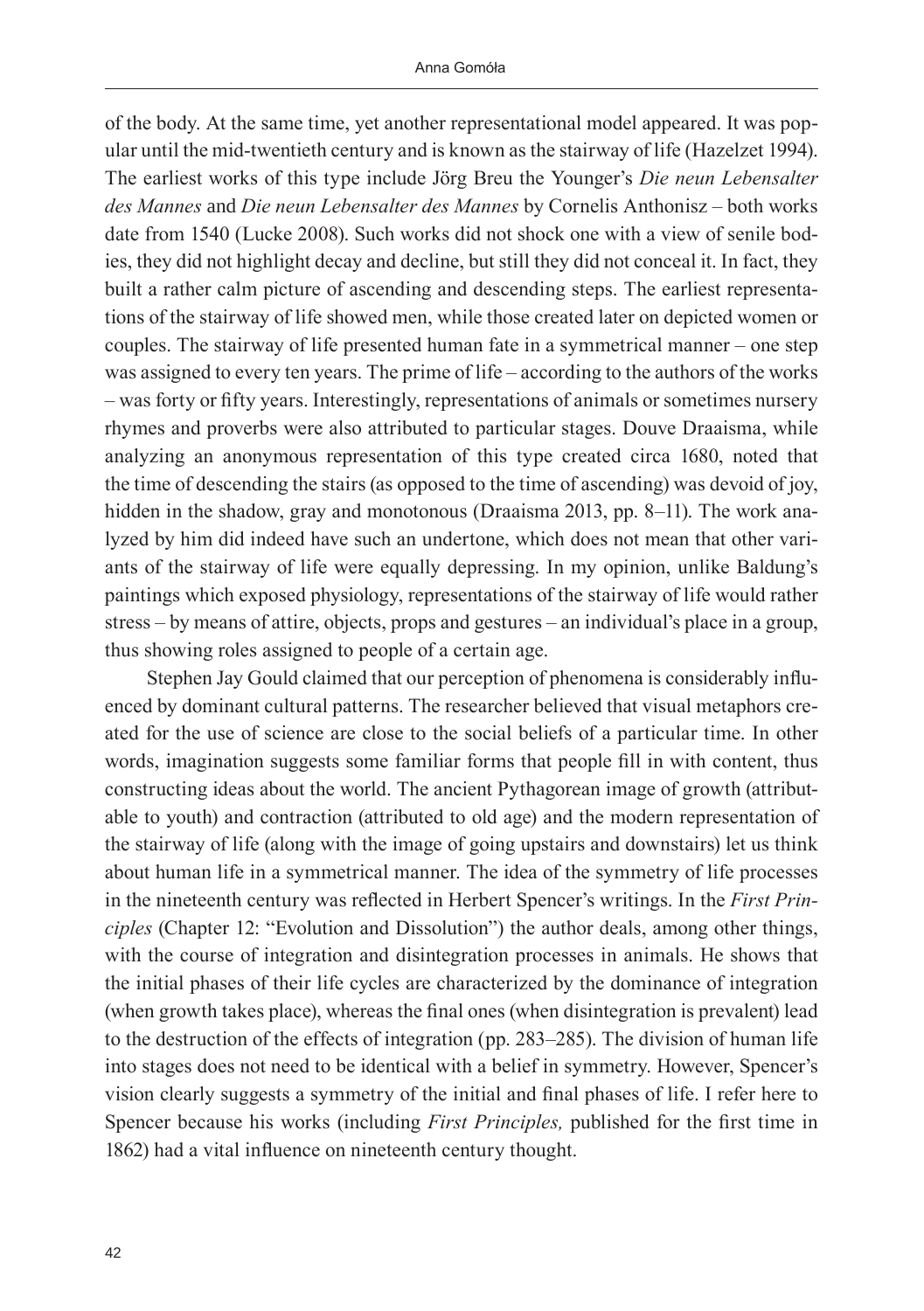The symmetric imaginary of the ascent and descent of human life also appeared in medicine. For example, it can be found in a book published in 1853 by the French physician Joseph-Henri Reveillé-Parise (Reveillé-Parise 1853). The image of a symmetry is constructed by means of descriptions, especially those in chapter two, entitled "Phases diverses de la vie" (pp. 8–12), and via the attached diagram (p. 9):



Reveillé-Parise imagines human life in the form of a curve that rises and falls, thus outlining two main phases — growth and decline. He makes it very clear that what the curve stands for is the idea of life.

Science describes reality by using available models of cognition. Scientists reach for culturally developed categories and models. However, it also happens that these categories and models permeate science without the researcher's intentional or even conscious intervention. The common way of thinking affects the scientific manner of ordering concepts. Scholarly works often include manners of ordering concepts based on similarity and analogy or contrast, resulting from temporal and spatial adjacency as well as organization based on gradation (Maćkiewicz 2000, p. 108).

I think that what lies behind efforts to search for thresholds of old age is the yearning for analogy and symmetry that results from common thinking. Biologists are aware of the fact that old age is not a mirror image of childhood and youth. In the initial years of human life, there are developmental regularities which are closely correlated with age; that is to say, the younger an individual is, the shorter the periods are when significant biological changes occur. It is relatively easy to determine whether developmental processes are running their proper course, or if for some reason they have been disrupted because their variable time span (for changes running correctly) is short. However, each subsequent stage (no matter how many of them we single out) will be characterized by increasing flexibility arising from a less and less apparent correlation between the temporal and the biological. Nevertheless, we find it difficult to accept some imaginary blur — we want old age to have limits because we believe that it exists. Our language confirms its presence. It is the reverse of youth. Old age is a capacious and non-obvious category. It is attributed to long-lived people (especially to those who do not enjoy good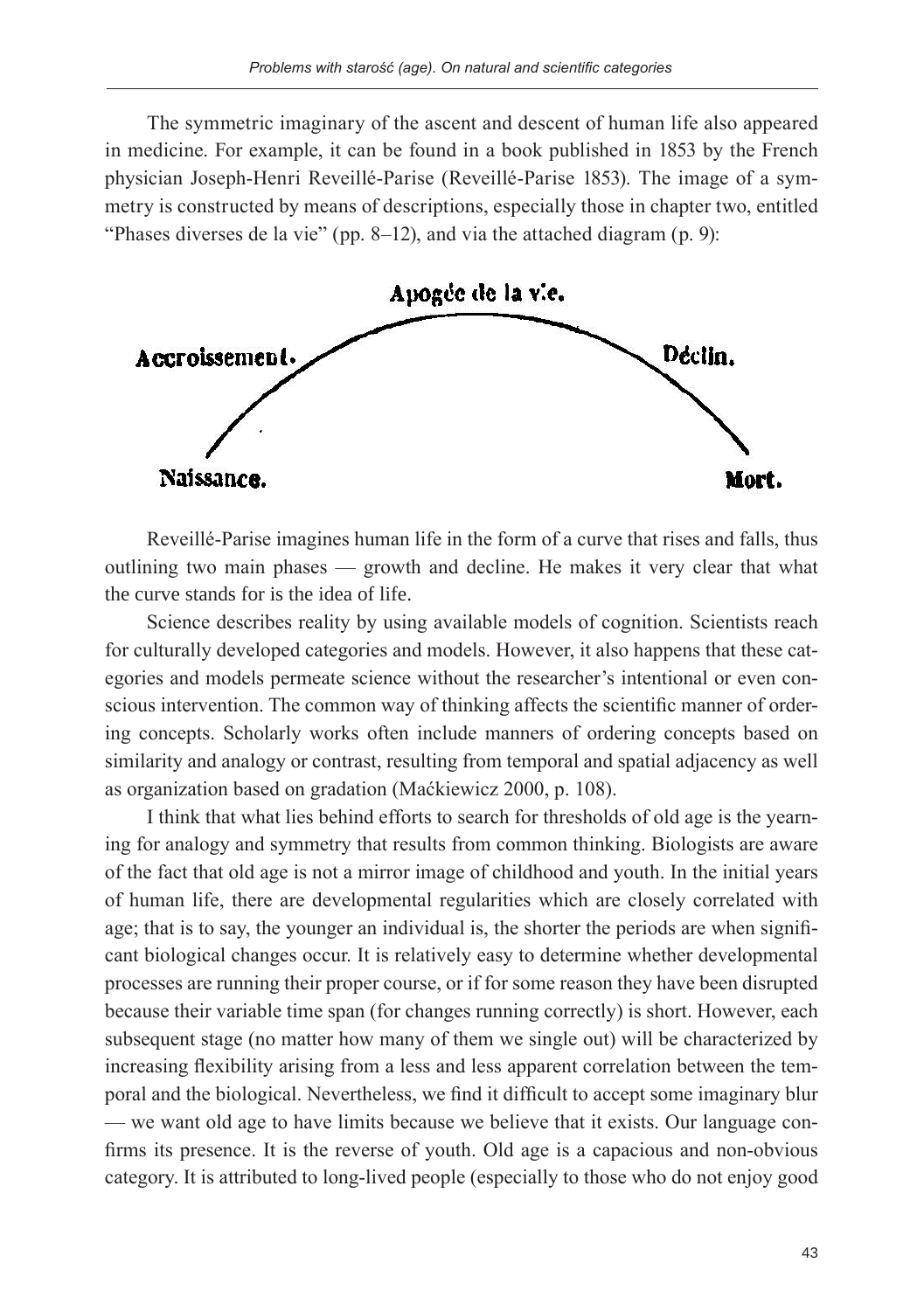health) as well as retirees and grandparents. It mixes together both characteristics and attributes. As a category it seems unquestionable; it beguiles us with confidence that it depicts reality, while it is really completely different. We are the ones who try to see it in social roles and years lived by an individual<sup>3</sup>.

## **References**

Boryś, Wiesław. 2005. *Słownik etymologiczny języka polskiego*. Kraków: Wydawnictwo Literackie.

Draaisma, Douwe. 2013. *The Nostalgia Factory: Memory, Time and Ageing*. New Haven, London: Yale University Press.

Durkheim, Émile. 1895. *Les règles de la méthode sociologiq*ue. Paris: Félix Alcan.

Gomóła, Anna. 2013. "Starość: kategoria naukowa czy wyobrażenie kulturowe?". In Anna Gomóła, Małgorzata Rygielska (eds), *Starość jako wyobrażenie kulturowe*, pp. 11–31. Katowice: [grupakulturalna.p](grupakulturalna.pl)l.

Harris, Marvin. 1976. "History and Significance of the Emic/Etic Distinction." *Annual Review of Anthropology* 5: 329–350.

Hazelzet, Korine. 1994. *De levenstrap*. Zwolle: Catena.

Jurkiewicz, Jerzy. 2011. "Kiedy w starożytności zaczynała się starość." *Vox Patrum* 31: 185–197.

Kalache, Alexandre et al. (2005). "Global Ageing: The Demographic Revolution in All Cultures and Societies." In Malcolm J. Johnson et al, *The Cambridge Handbook of Age and Ageing*. Cambridge: University Press.

Kirkwood, Tom. 1999. *Time of Our Lives: the Science of Human Aging*. Oxford, New York: Oxford University Press.

Klein Ernest. 1971. *A Comprehensive Etymological Dictionary of the English Language*. Amsterdam, London, New York: Elsevier Publishing Company.

Kornacka, Małgorzata. 2002. "Termin." In Jerzy Lukszyn (ed.), *Języki specjalistyczne. Słownik terminologii przedmiotowej*. Warszawa: Katedra Języków Specjalistycznych, Uniwersytet Warszawski.

Kottak, Conrad Phillip. 2005. *Mirror for Humanity: a concise introduction to cultural anthropology*. Boston: McGraw-Hill Higher Education.

Lucke, Christoph et al. 2009. "Lebenstreppen – oder wie man den Alternsprozess über die Jahrhunderte gesehen hat." *European Journal of Geriatrics* 3–4: 132–140.

Maćkiewicz, Jolanta. 1988. "Kategoryzacja a językowy obraz świata (na materiale polskiego i angielskiego słownictwa morskiego)." In Stanisław Kochman (ed.), *W kręgu semazjologii leksykologii i terminologii*, pp. 163–166. Opole: Wyższa Szkoła Pedagogiczna im. Powstańców Śląskich w Opolu.

<sup>&</sup>lt;sup>3</sup> I discuss the topic of this paper more extensively in the text entitled "Starość: kategoria naukowa czy wyobrażenie kulturowe" (Gomóła 2013).